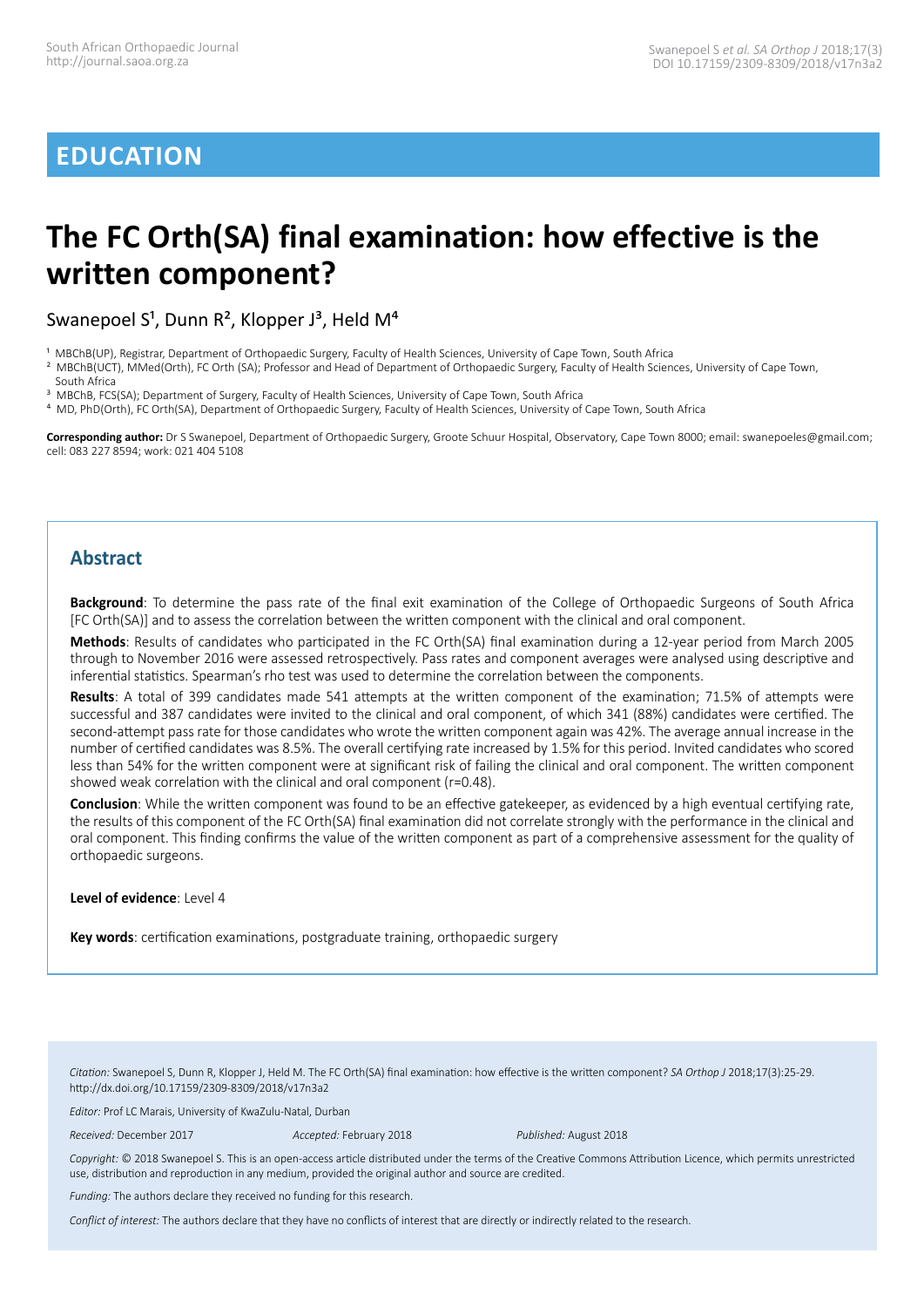## **Introduction and background**

The urgent need to produce well-trained surgeons in low-middle income countries (LMIC) has recently been highlighted by the Lancet Commission on Global Surgery.<sup>1</sup> A crucial requisite to evaluate the quality of surgeons produced is a comprehensive specialist exit examination which confirms a candidate is fit to practice. In South Africa, orthopaedic surgical training is under the supervision of eight academic institutions. The Health Professions Council of South Africa (HPCSA) has appointed the Colleges of Medicine of South Africa as the designated unitary examination body to evaluate and certify successful candidates of the College of Orthopaedic Surgeons of South Africa [FC Orth(SA)] final examination. Candidates need to complete training time, produce a dissertation and pass the final composite examination to become a specialist.

Although this format seems well suited to assess the complexity of surgical competence, there is limited evidence in the surgical domain regarding the description of the examination processes with the majority of literature devoted to the psychometric adequacy of various assessment methods.<sup>2,3</sup> Furthermore, the composite examination format is a labour- and resource-intensive undertaking and depends to a great degree on the feasibility regarding high cost, examiners' time, facilities and funds, especially for LMICs.<sup>4,5</sup> With resource limitations in sub-Saharan Africa a reality, the focus is to minimise the administrative burden for examination bodies and therefore constantly re-evaluate and choose appropriate examination components which can still deliver the desired quality in selecting our surgeons.

The overall aim of this study was therefore to analyse and describe the results of the FC Orth(SA) final examination. Specific objectives were to assess the correlation between the written component with the clinical and oral components of the examination as well as to determine the overall certifying rate of those candidates who passed the written component. The written component functions as a gatekeeper, preventing candidates who fail this component from progressing to the clinical and oral component. In addition, the written component measures higher order cognitive skills which is different from the more clinical skills required in the oral and clinical components.6

#### **Methods**

A retrospective review of the FC Orth(SA) final examination results was conducted and all test results of this specialist examination from March 2005 through to November 2016 were included. No demographic data was available and the results of all candidates who were admitted to the written component were included in the analysis.

#### *Examination structure*

The FC Orth(SA) use a composite test format to assess candidates' knowledge and clinical skills. This examination comprises written papers, clinical cases and oral examinations (*Figure 1*).

During the period of this review, the written component consisted of three 3-hour papers with short- and essay-style questions.

The clinical component was composed of a long case with 30 minutes to interview and examine a non-standardised patient. The candidate then presented the case in 15 minutes to the examiners with an additional 15 minutes allocated for discussion around the case. These questions were not standardised. Furthermore, candidates were to examine two sets of short clinical cases, pathological cases as well as radiological material.



**Figure 1**. Flow chart illustrating the sequence of events in the examination process

The oral examination consisted of three 30-minute examinations. Each candidate was assessed separately by three teams of two examiners each. They covered orthopaedic trauma, reconstructive orthopaedic surgery and orthopaedic pathology.

The overall mark for each component reflected a score made up of marks from the three sub-components. All scores were expressed on a percentage scale. The set pass mark for the written examination was 50% and subsequently allowed for entry into the clinical and oral examination. The weighing of these two components were equal. Candidates were unsuccessful if they failed two or more sub-components or if their combined mark for the clinical and oral examination was less than 50%.

#### *Statistical analysis*

Descriptive and inferential statistics were performed using the Wolfram Programming Lab (Wolfram Research, Inc. Champaign, Illinois) to analyse the data. The Shapiro-Wilk test was used to determine the data distribution for the three components of the examination. Non-parametric tests were used to analyse and describe the various results of the examination components as the data was not normally distributed. Continuous variables were analysed using the Mann-Whitney test (when two sets of data were compared) or Kruskal-Wallis test (when more than two sets of data were compared). Spearman's rank correlation was used to describe the relationship between the different components of the examination. A *p*-value of <0.05 was accepted as statistically significant.

## **Results**

During the 12-year period, a total of 399 candidates made 541 attempts at the written part of the examination. At this written component, 71.5% of attempts were successful and 387 candidates were invited to the clinical and oral component, of which 341 (88%) candidates were certified.

*Figure 2* gives details of the number of candidates admitted to the written component, invited candidates to the clinical and oral component, and number of certified candidates. An average annual increase of 8.5% was observed in the number of successful candidates during this period.

*Figure 3* shows the pass rates of the three components and the overall certifying rate for each year. The overall certifying rate increased by 1.5% during the period of this study. Eighty-six candidates made 141 repeat attempts at the written component. Sixty-six candidates eventually passed the examination at an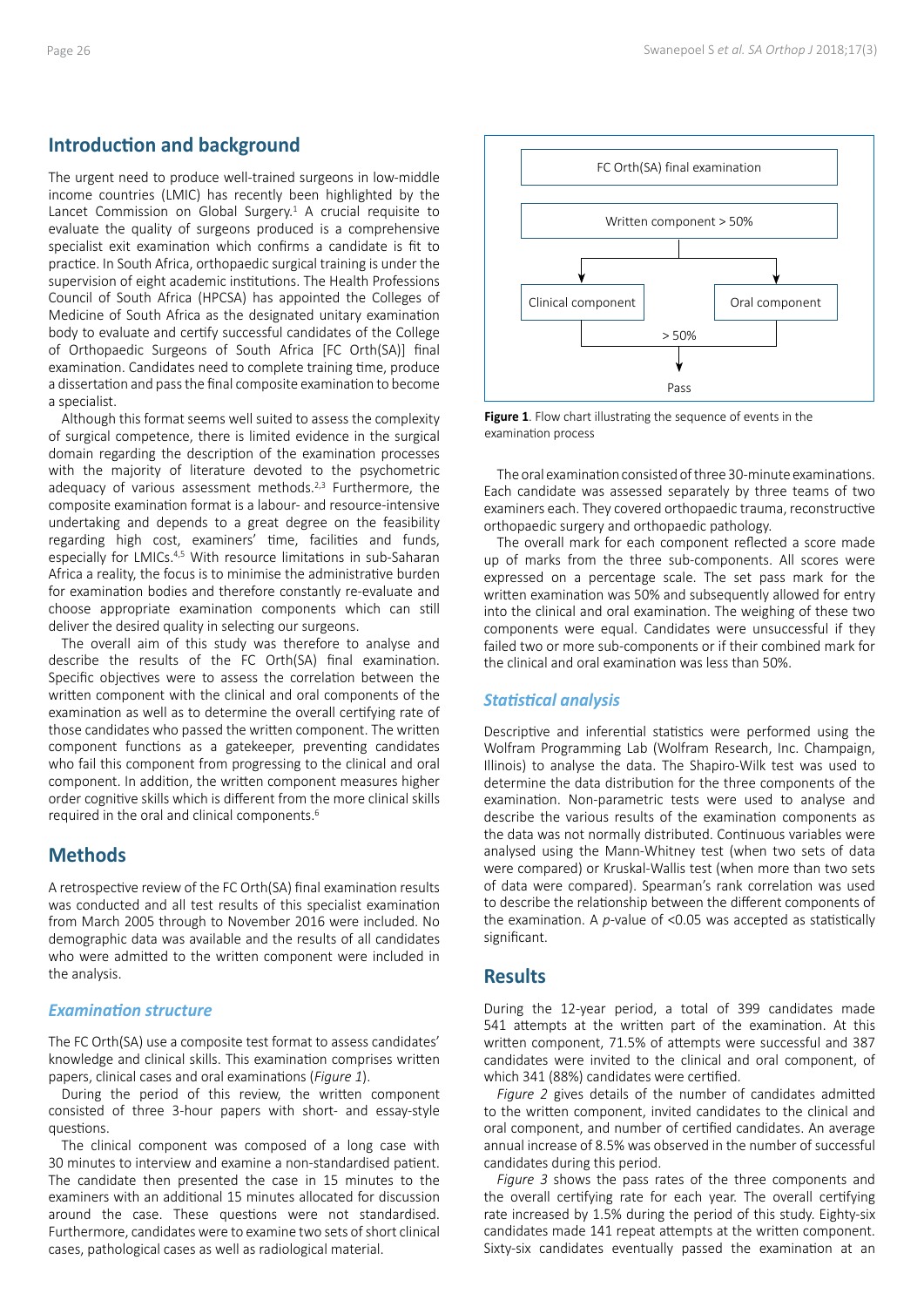

**Figure 2**. Line graph showing the annual volume of candidates admitted to the written examination, Figure 2. Line graph showing the annual volume of candidates admitted to the written examination, candidates invited to the clinical and oral component, and overall successful candidates



component, and overall certifying rate **of candidates and write annual participal participal participal over a Figure 3**. Line graph showing the annual pass rates of candidates admitted to the written examination, candidates invited to the clinical and oral

average of 2.5 attempts. The second-attempt pass rate for those candidates who attempted the written component again was 42%. *Figure 4* shows the breakdown of the annual number of firstand second-attempt candidates who were successful in the FC Orth(SA) final examination.

The marks allocated for each component (written, clinical and oral) were analysed separately. *Table I* compares the average percentage scores of the sub-components. The average mark for the final examination was 60.1% (IQR 56–64%). There was a statistically significant difference when comparing the averages of the written, clinical and oral components, the three written papers, as well as the three clinical sub-components (*p*<0.05). The averages for the three sub-components of the oral examination were similar (*p*=0.97). Furthermore, the annual averages of the written, clinical and oral components showed marked variance (*p*<0.5).

Candidates who passed the clinical and oral component scored significantly higher marks in the written component compared

to candidates who were unsuccessful in the oral or clinical component. The average marks were 59.6% (IQR 56–63.5%) compared to 54.1% (IQR 51–57%) respectively in the written component (*p*<0.05). Sixty-nine per cent of candidates who were unsuccessful in the clinical and oral component failed due to poor performance in the clinical component of the examination. examination, candidates invited to the clinical and oral component, and overall certifying rate

> The components correlated poorly with each other (*p*<0.05). The highest correlation coefficient was between the written and oral component (r=0.49). The written component correlated poorly with the clinical component (r=0.33) and showed a weak correlation with the combined clinical and oral mark (r=0.48).

## **Discussion**

This is the first reported study evaluating the outcomes of an orthopaedic surgery specialist examination in an LMIC. The present study shows that the results of the written component did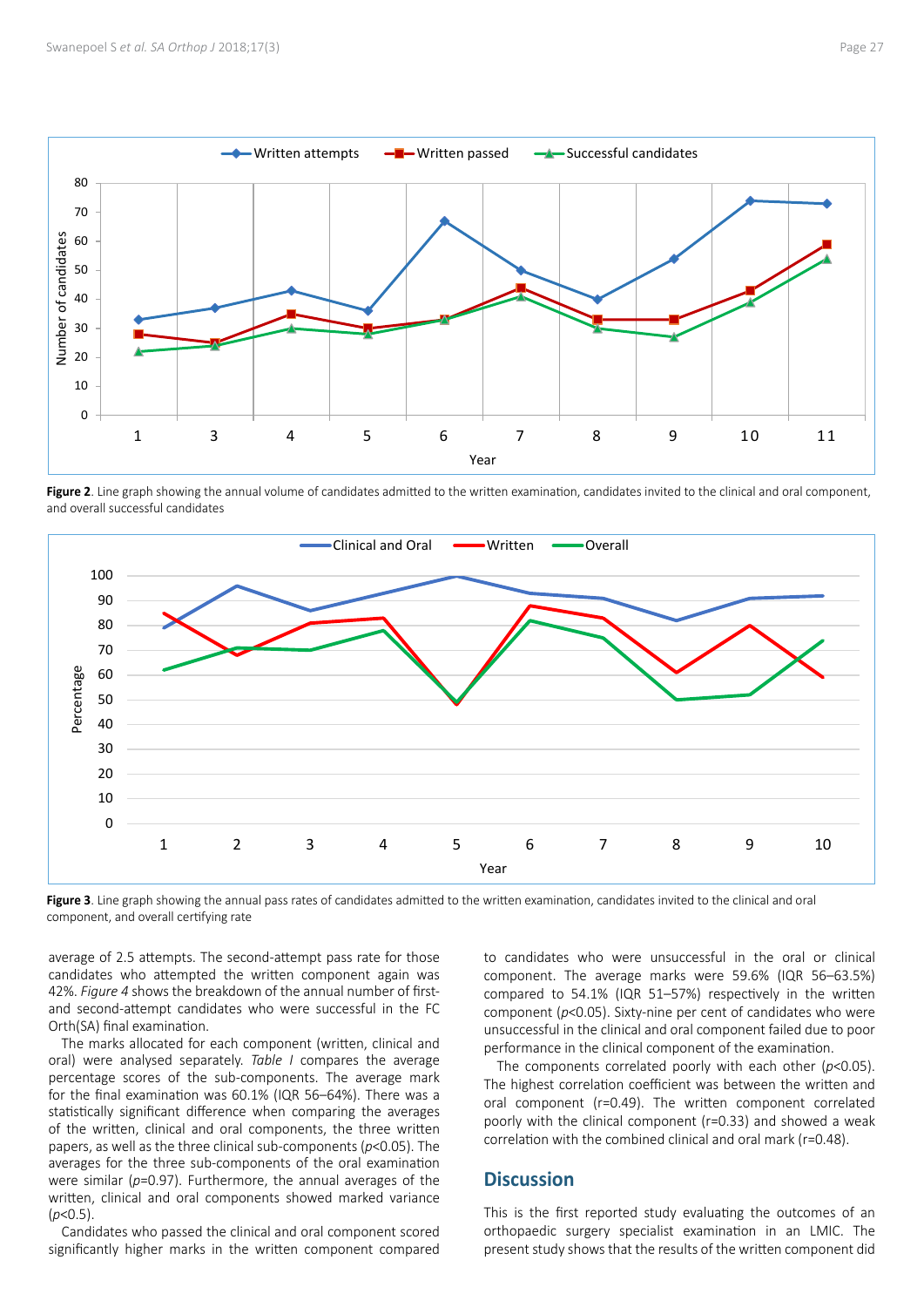|                        |               |               |               | $p$ -value |
|------------------------|---------------|---------------|---------------|------------|
| Written papers (IQR)   | $55(48-62)$   | $55(48-62)$   | $57(51-64)$   | < 0.05     |
| Clinical cases (IQR)   | $60(55 - 70)$ | $57(50-65)$   | $59(54-65)$   | < 0.05     |
| Oral examination (IQR) | $60(55 - 70)$ | $60(55 - 70)$ | $60(55 - 70)$ | 0.97       |





**Figure 4.** Breakdown of first-attempt candidates and repeat-attempt candidates and repeat-attempt candidates who were attended to the candidate of  $\theta$  at  $\theta$  and  $\theta$  and  $\theta$  and  $\theta$  and  $\theta$  and  $\theta$  and  $\theta$  and  $\theta$ candidates who were successful in the FC Orth(SA) final examination per **Figure 4**. Breakdown of first-attempt candidates and repeat-attempt annum

not correlate with the clinical and oral components; however, the written component was an effective gatekeeper as evidenced by the high certifying rate for candidates who passed this component. This finding confirms that the written component is an essential part of the composite examination process.

The poor correlation between the components likely indicates that the components are testing different aspects of competency. The essay-style questions in the written component were aimed at testing candidates' knowledge base and higher order cognitive processes when dealing with common orthopaedic problems.<sup>6</sup> The long- and short-case clinical component aims to assess candidates' competency holistically by examining real patients with actual problems.<sup>7</sup> This format requires candidates to display their knowledge, skills and judgement in a given sub-discipline. A possible explanation could be that the knowledge base tested in the written component has little relation to the more clinically based skills required by candidates for performance in the clinical and oral component of the examination. Deterioration of clinical examination skills among medical practitioners has been attributed to improvements in technology and a lack of time to properly examine patients.<sup>8,9</sup> However, especially in resourcerestricted countries, a thorough clinical examination remains an important skill in the armamentarium of healthcare professionals. It is postulated that the clinical examination component of an examination allows for evaluation of the effectiveness of a training programme and acts as a screening device to identify inadequately

trained candidates.<sup>7</sup> In this study, 69% of candidates who were unsuccessful in the clinical and oral component of the examination failed due to poor performance in the clinical component of the examination. This finding might point out inefficiencies in the training programme and poor candidate preparation.

The FC Orth(SA) final examination uses the traditional pass mark of 50% for the written component. This pass mark appears to be generous given that candidates who scored less than 54% for this component were at significant risk of failing the clinical and oral component of this examination. This finding should be interpreted with caution due to the weak positive correlation found between the first and second parts of the examination. The significant variation observed in the annual average mark of the written component suggests differences in the cognitive ability levels between the groups of candidates for each examination sitting or could indicate the lack of standardisation of the examination between different hosting centres. The process of determining an appropriate pass mark to separate the competent candidate from those who do not perform well enough is called standard setting. In the absence of formal standard setting methods to improve the fairness of the set pass mark, variations in the level of difficulty of each examination could potentially lead to the misclassification of candidates. The ideal pass mark is the one in which unsuccessful candidates are truly incompetent and successful candidates are truly competent. For this reason the medical education literature strongly recommends formal standard setting procedures to improve the quality of high stakes certifying examinations and to ensure that the pass mark is robust and defensible especially in an era of increased litigation.<sup>10</sup>

There is limited literature on specialist certification processes and objective measures to improve it. $11$  Historically assessment mainly focused on knowledge and know-how and less on skills and competencies. As the findings of our study were evident to the examination board, recent changes include the addition of an objective structured clinical examination (OSCE), multiple-choice questions (MCQ) with single best answers and extended matching questions. The introduction of an OSCE to the clinical component follows the international trend towards a more competencybased certification process.<sup>12</sup> To our knowledge this will be the first postgraduate orthopaedic surgery exit examination in Africa to include an OSCE as part of the certifying process. Currently the essay-style questions are in a process of being phased out of the written component of the FC (Orth)SA final examination and have been replaced by the more reliable and reproducible MCQ format.6 The MCQ assessment format is well known for its superior objectivity and allows for a wider sampling of a subject, which results in a more reproducible assessment and reduces the perception of examiner bias. These changes also served to improve the cost-effectiveness of the written component given the superior efficiency of their marking. The introduction of formal standard setting methods in the written and clinical components has also improved the credibility of pass/fail decisions.

More research is required to guide evaluation bodies in resourceconstrained environments to ensure that their examination processes are evidence-based in order to provide a credible and defensible certifying examination. $11$  The cost of the two-day assessment in the second part of the FC Orth(SA) examination is